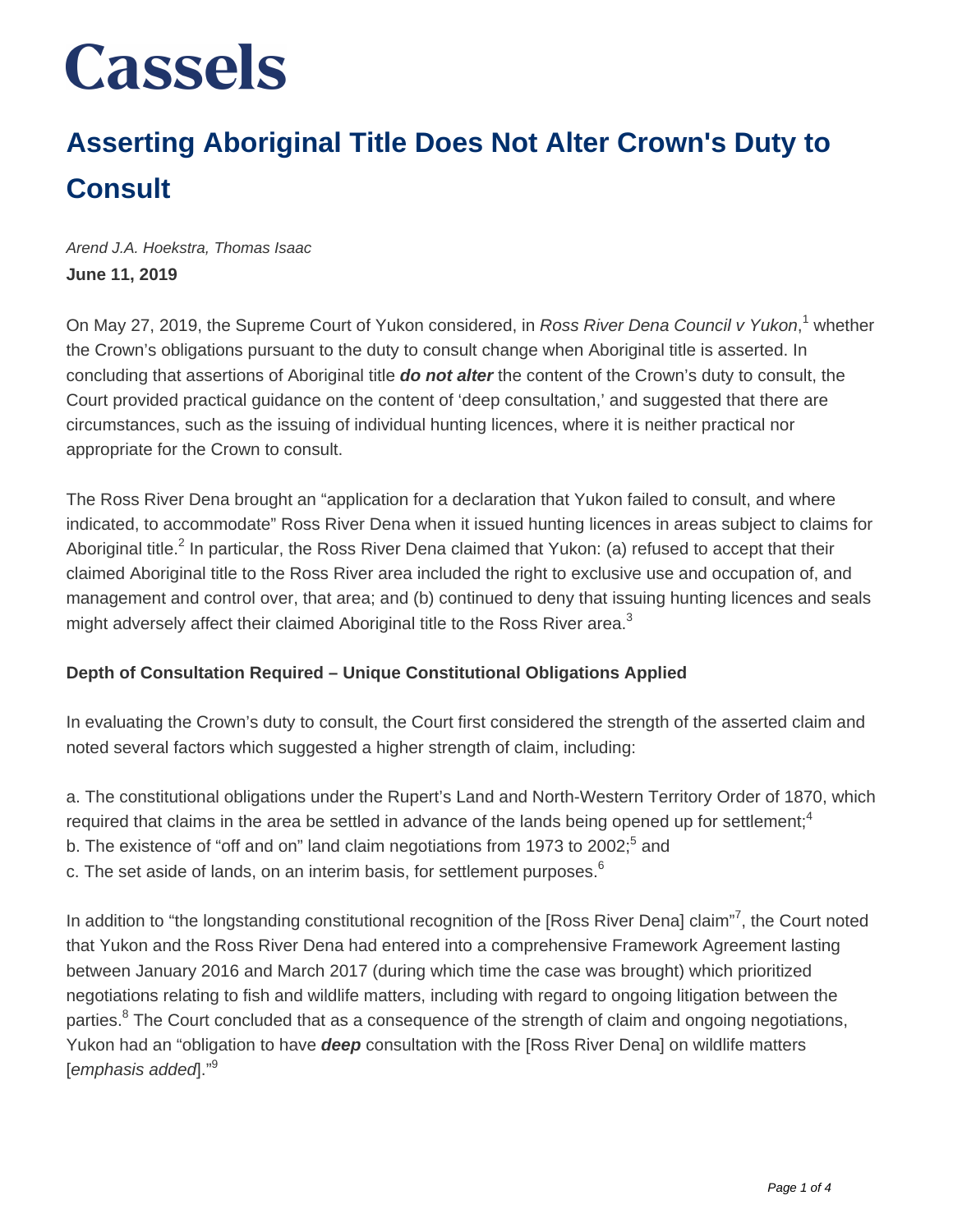### **Asserted Aboriginal Title and the Crown's Duty to Consult**

The Court noted that the fundamental issue was "whether the ownership rights of established Aboriginal title can be applied to the duty to consult in an asserted claim for Aboriginal title."<sup>10</sup> In Tslihqot'in Nation,<sup>11</sup> the Supreme Court of Canada described the principles of Aboriginal title:

Aboriginal title confers ownership rights similar to those associated with fee simple, including: the right to decide how the land will be used; the right of enjoyment and occupancy of the land; the right to possess the land; the right to the economic benefits of the land; and the right to pro-actively use and manage the land.<sup>12</sup>

The Ross River Dena asserted that the Aboriginal title principles espoused in Tsilhqot'in Nation should apply to the duty to consult as a consequence of an asserted claim for title.<sup>13</sup>

The Court noted that Ross River Dena were at the claim stage of asserting Aboriginal title, and had **not yet established** Aboriginal title.<sup>14</sup> As a consequence, while the duty to consult in these circumstances required "deep consultation and accommodation, if appropriate"<sup>15</sup>, the Ross River Dena did "not have a right to veto any development or impose a duty to agree or require [Ross River Dena] consents to any development in the Ross River Area."<sup>16</sup> In short, the principles of Aboriginal title, as described in *Tsilhgot'in Nation*, did not apply to the duty to consult. $17$ 

#### **Evidence of Deep Consultation**

The Court found that Yukon "consulted extensively with Ross River Dena".<sup>18</sup> This consultation included providing notification of planned wildlife initiatives;<sup>19</sup> sharing specific wildlife data and information;<sup>20</sup> and providing funding to participate in discussions and negotiations with Yukon, and to participate in game check and land steward programs. $^{21}$  There was "a lot of correspondence as well as many meetings and discussions between the representatives," which included many specific proposals put forward by Ross River Dena.<sup>22</sup>

In response to these communications and a population decline of the Finlayson Caribou Herd, Yukon closed the permit hunt *for that species specifically* for the 2019/2020 hunting season;<sup>23</sup> however, Yukon did not consider there to be a depletion of wildlife resources generally in the Ross River Area (an assertion of the Ross River Dena), or that a broader hunting moratorium proposed by the Ross River Dena was necessary.<sup>24</sup>

#### **Conclusions of the Court**

The Court concluded that the consultation process conducted by Yukon amounted to "deep consultation", and that there had "been no breach of the duty to consult, and where appropriate, to accommodate."<sup>25</sup>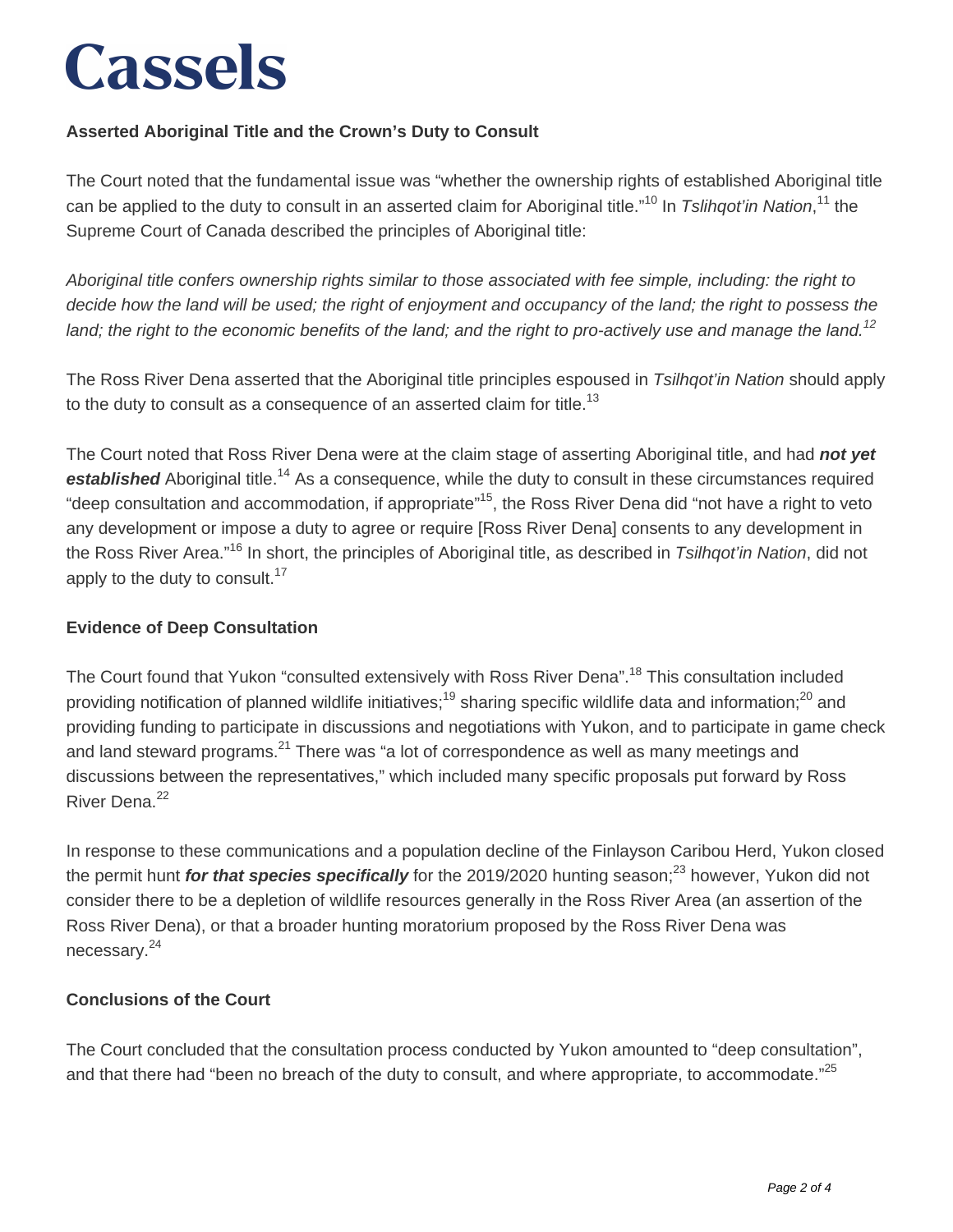The Court also concluded that there was no "requirement for Yukon to consult with respect to the incidents of Aboriginal title set out at para. 73 in Tsilhqot'in Nation **on the basis of an established Aboriginal title** [emphasis added]."<sup>26</sup>

In its conclusion, the Court also noted that there was no obligation for Yukon to consult prior to the issuance of each hunting licence and seal, as it would not be "practical nor appropriate to make every holder of a licence and seal in Yukon subject to a duty to consult Ross River Dena prior to issuance." $27$ 

#### **Implications**

While the facts at issue are unique, Ross River Dena provides practical guidance for understanding the Crown's duty to consult.

First, the Court reaffirmed that the assertion of Aboriginal title does not fundamentally change the Crown's duty to consult. The principles of Aboriginal title in Tslihgot'in Nation apply only where Aboriginal title has been established.<sup>28</sup>

Second, even where the duty to consult is deepest (in this case, as a result of unique constitutional obligations supporting claims to Aboriginal title), the duty to consult remains **focused on a process** rather than an outcome. The rights holder does not have a veto, and there is no duty to agree or require the consent of the Indigenous party.<sup>29</sup> Even in circumstances requiring **deep consultation**, accommodation is **not quaranteed**, but instead is required "if appropriate."<sup>30</sup>

Third, the Court suggested that there are occasions where, in consideration of practical factors, the Crown's duty to consult should not arise. While the Court referred specifically to the granting of hunting licences and seals,<sup>31</sup> there are other analogous circumstances where it may "not [be] practical nor appropriate" to subject every application or authorization to the duty to consult.<sup>32</sup> One potential example would be the issuing of mineral claims or prospecting authorizations. In these types of circumstances, it may be justifiable for the Crown to consult in relation to the overarching structure, and in doing so, communicate its intention to not consult on individual decisions. Given the Supreme Court of Canada's decision in Mikisew,<sup>33</sup> which suggested that there is no duty to consult with regard to legislation, it is unclear whether a legislative decision could empower a regime in which the transactional decisions also avoid the duty to consult, thereby creating a process with no opportunity for consultation.

Fourth, while the decision in Ross River Dena v Yukon addressed issues of Aboriginal title, the decision fundamentally related to the protection of wildlife. Even without a claim for Aboriginal title, the duty to consult would have continued to arise in relation to other asserted Aboriginal rights. As a consequence, it is difficult to identify what, if any, additional duty was owed on account of the assertion of Aboriginal title. The case for potentially adverse impacts in these circumstances (including to both asserted harvesting rights and title rights) was fundamentally more robust than that seen in the 2017 decision of Mill River<sup>34</sup>, for